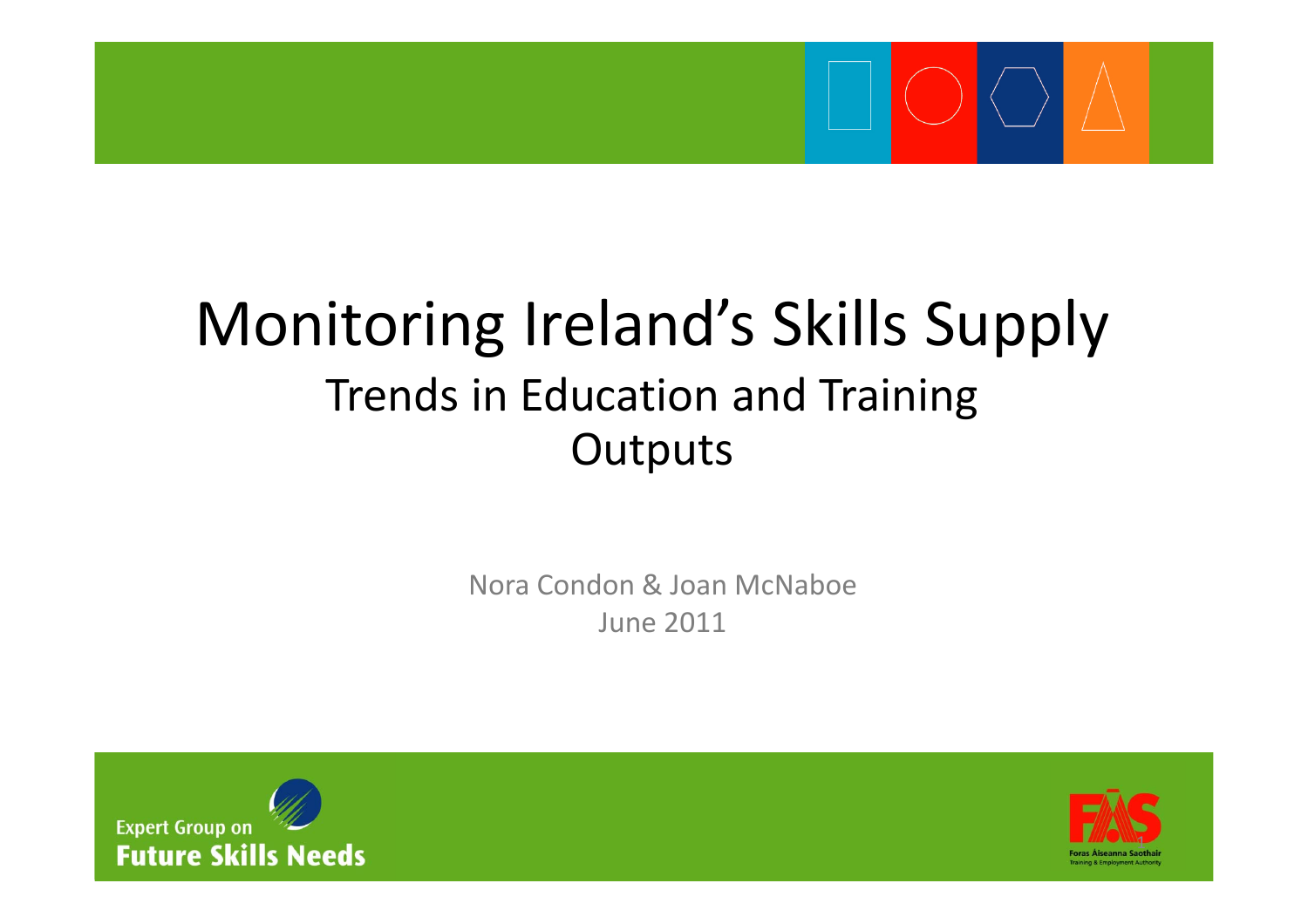■ To provide an indication of the supply of skills to the labour market from the formal education and training system (NFQ Levels 1‐10)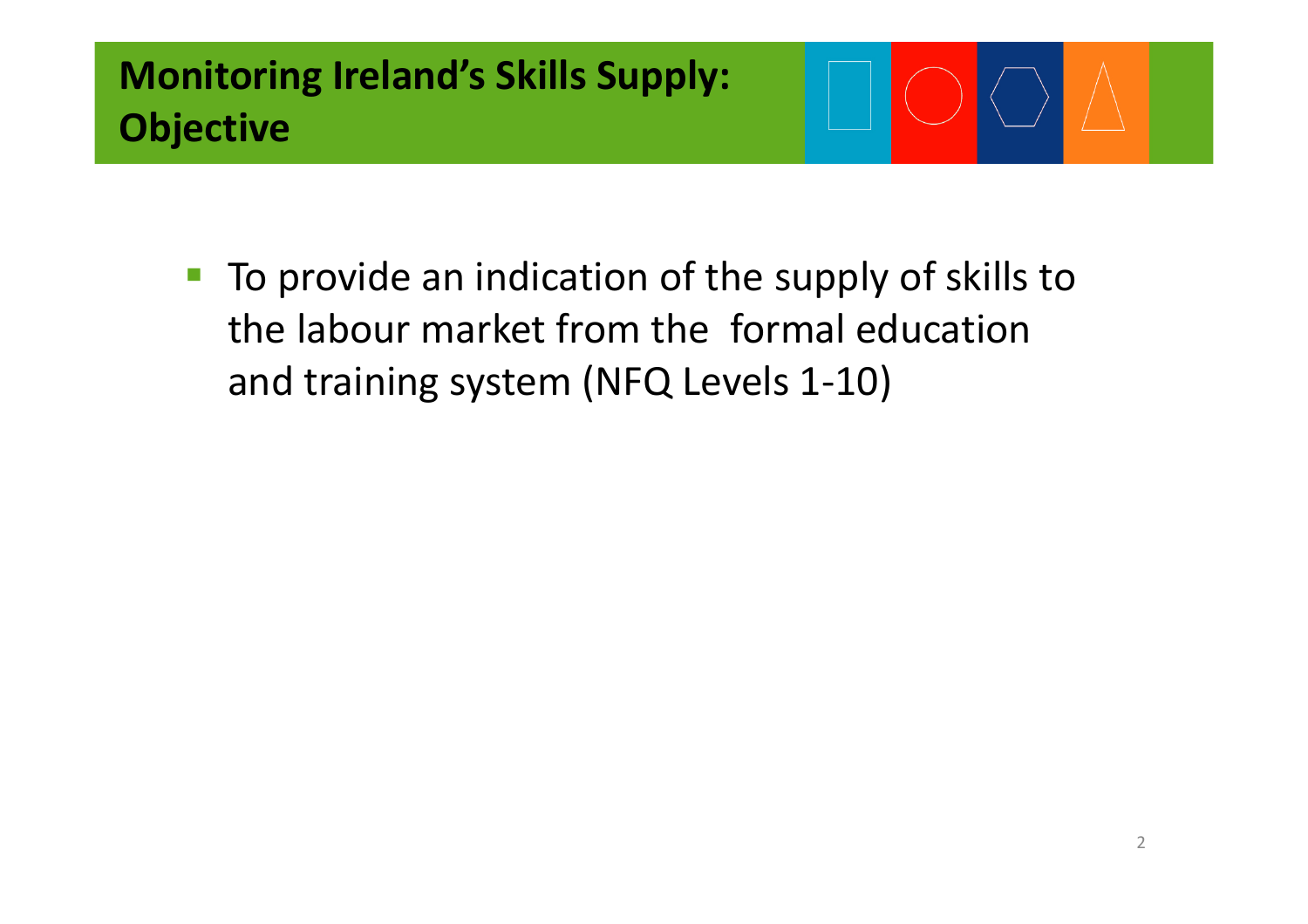# **Inflows**



3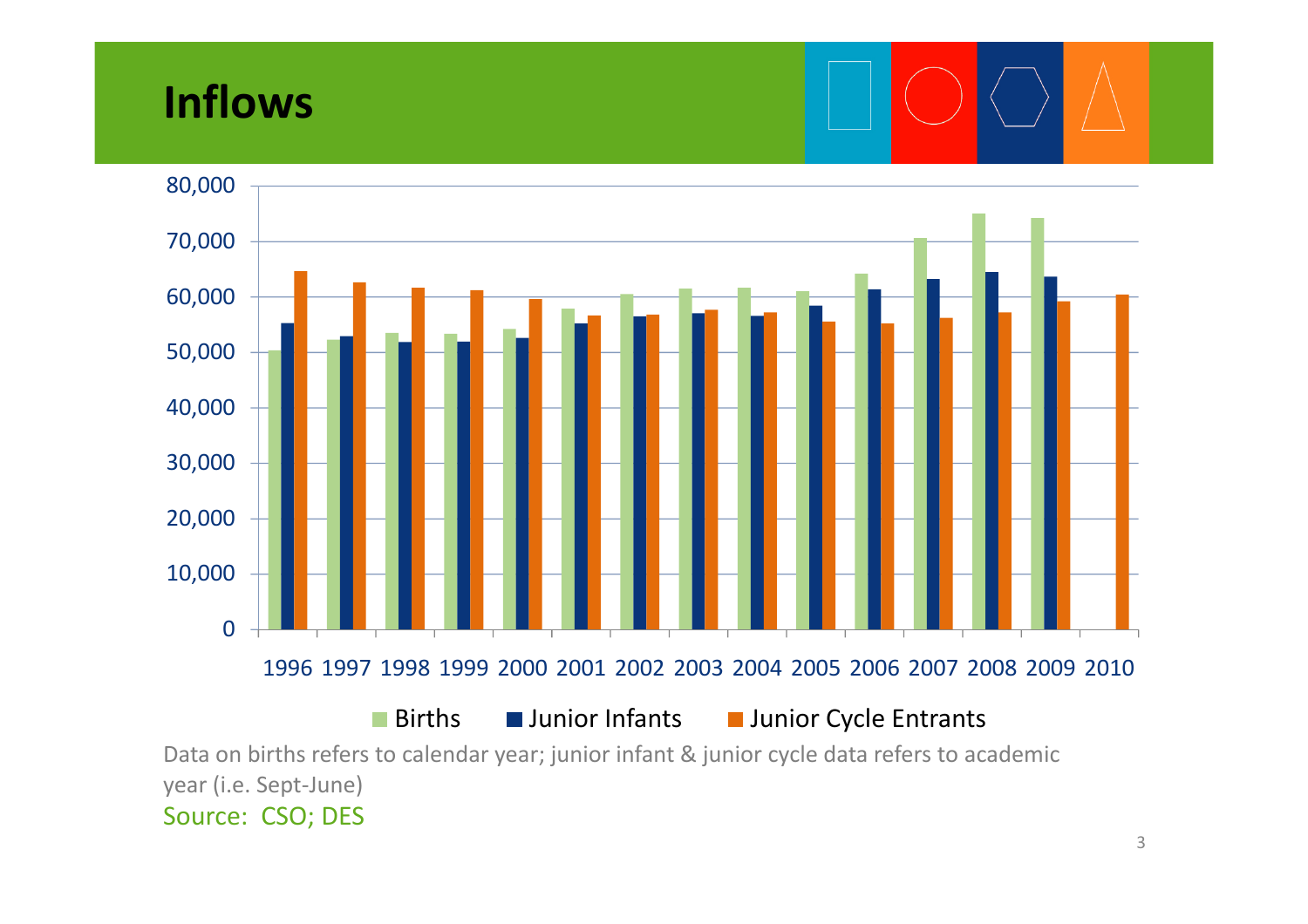• Rising enrolments across all sectors, even with large‐ scale emigration and <sup>a</sup> fall in fertility rates



Source: DES (2011) Projections of Full‐time Enrolments : Primary, Second & Higher Level, 2011‐2031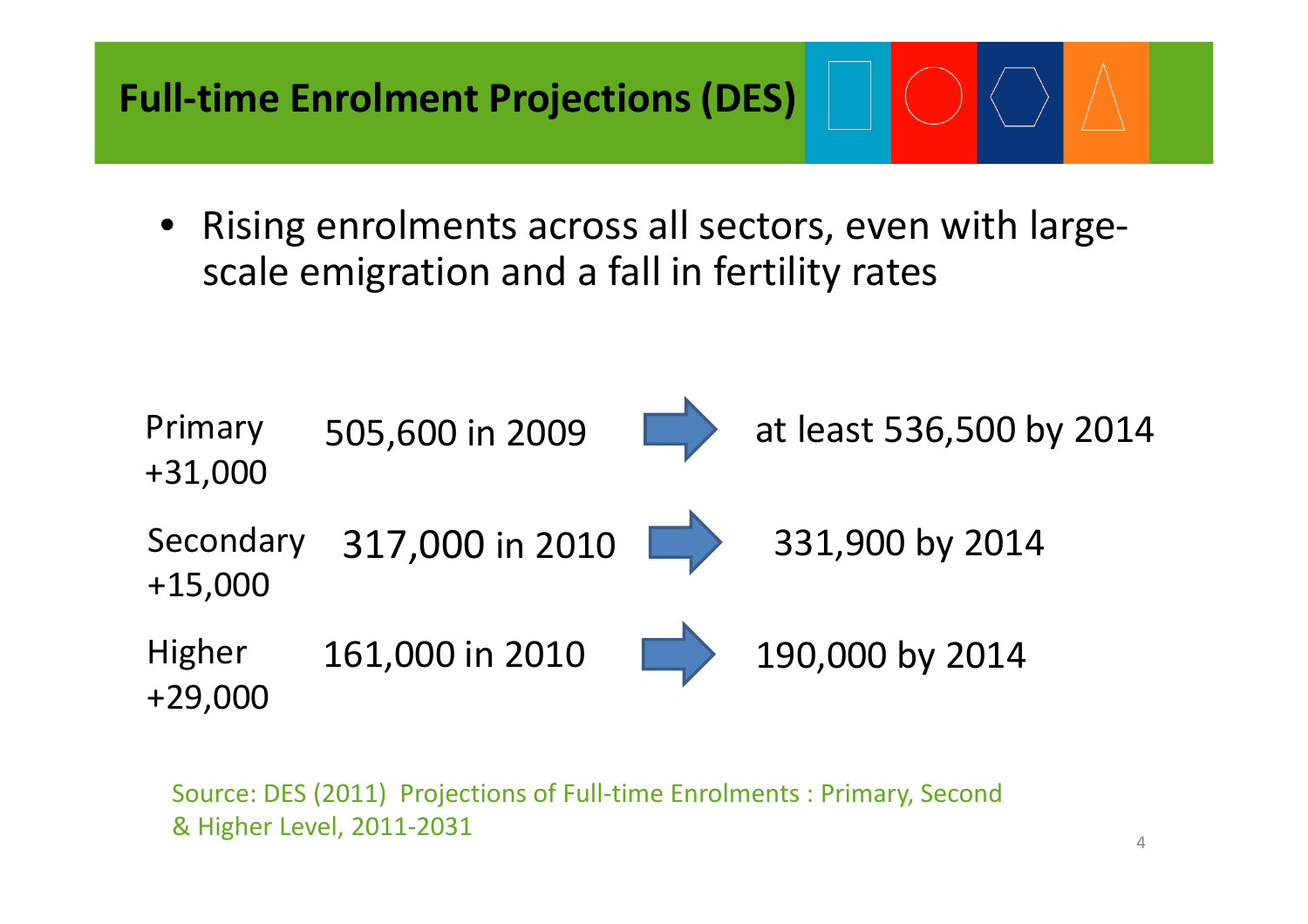# **Awards Summary : Education & Training Awards by Level, 2010\***

|                      | <b>NFQ</b><br>$1 - 2$        | NFQ <sub>3</sub>         | NFQ <sub>4</sub>         | NFQ 5                    | NFQ <sub>6</sub>             | <b>NFQ</b><br>7 | NFQ <sub>8</sub>         | <b>NFQ</b><br>9/10       | <b>Total</b> |
|----------------------|------------------------------|--------------------------|--------------------------|--------------------------|------------------------------|-----------------|--------------------------|--------------------------|--------------|
| <b>Junior Cert</b>   |                              | 56,000                   | $\overline{\phantom{0}}$ |                          | $\qquad \qquad \blacksquare$ | ٠               |                          | $\blacksquare$           | 56,000       |
| <b>Leaving Cert</b>  |                              | $\overline{\phantom{a}}$ | 58,000                   |                          |                              |                 |                          | $\overline{\phantom{a}}$ | 58,000       |
| <b>FETAC (Major)</b> | 450                          | 2,600                    | 1,370                    | 20,500                   | 6,830                        | $\blacksquare$  | $\overline{\phantom{0}}$ | Ξ                        | 31,750       |
| <b>IoTs</b>          |                              | $\overline{\phantom{a}}$ |                          | $\overline{\phantom{0}}$ | 2,760                        | 6,860           | 8,650                    | 2,010                    | 20,280       |
| <b>Universities</b>  | $\qquad \qquad \blacksquare$ | $\overline{\phantom{a}}$ | -                        | I — I                    | 1,170                        | 1,870           | 17,090                   | 13,960                   | 34,090       |
| Total                | 450                          | 58,600                   | 79,870                   |                          | 10,760                       | 8,730           | 25,740                   | 15,970                   | 200,120      |

Source: State Examinations Commission; Higher Education Authority (HEA); FETAC \* Higher education awards are for 2009

- F An overall increase of 3,000 awards (1.5%) since 2009
- p. Increases at all NFQ levels except levels 6 (‐8%), 7 (‐5%) and 8 (‐2%)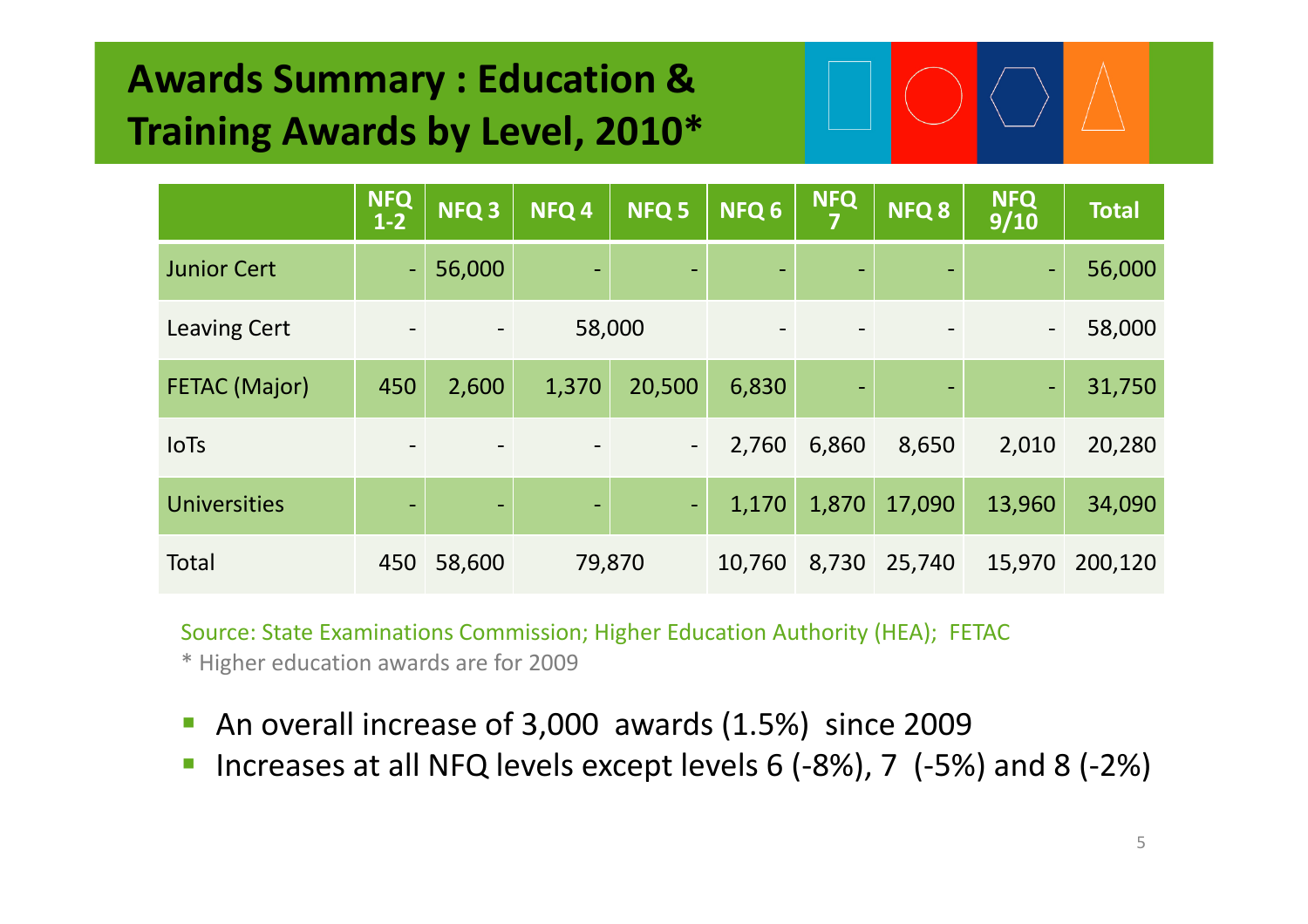| <b>Award Type</b>           | <b>Awards</b> | <b>Award Holders</b> |
|-----------------------------|---------------|----------------------|
| <b>Certificates (Major)</b> | 31,764        | 31,764               |
| <b>Component (Minor)</b>    | 303,577       | 141,046              |
| Specific (Special) Purpose  | 11,337        | 11,337               |
| Supplemental                | 1,327         | 1,327                |
| <b>Total</b>                | 348,005       | 176,570              |

#### Source: FETAC

\* The number of award holders does not sum up as some candidates may obtain more than one award type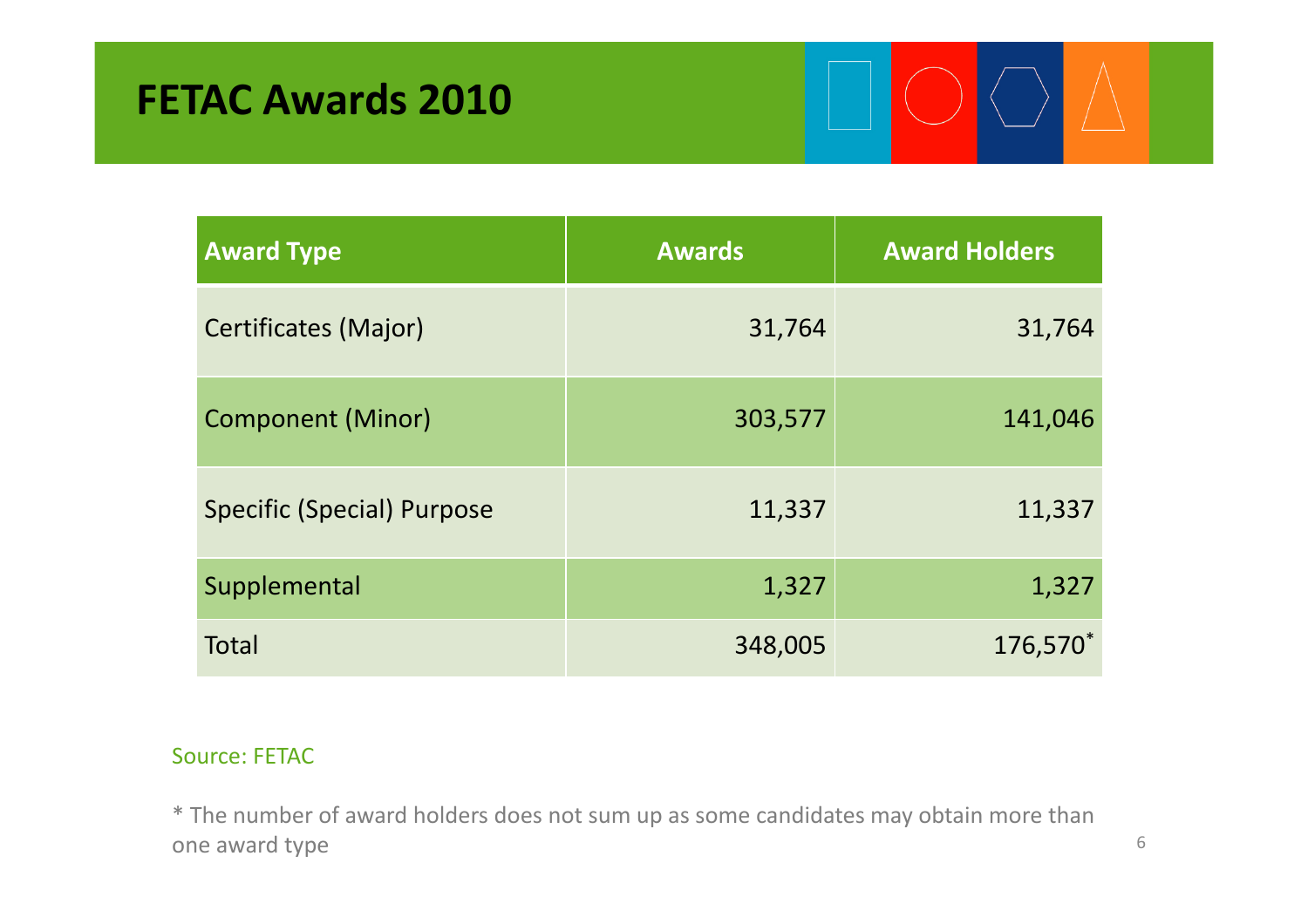## **Higher Education Science & Technology – NFQ 8 (Inflows & Outflows)**



Source: CAO; HEA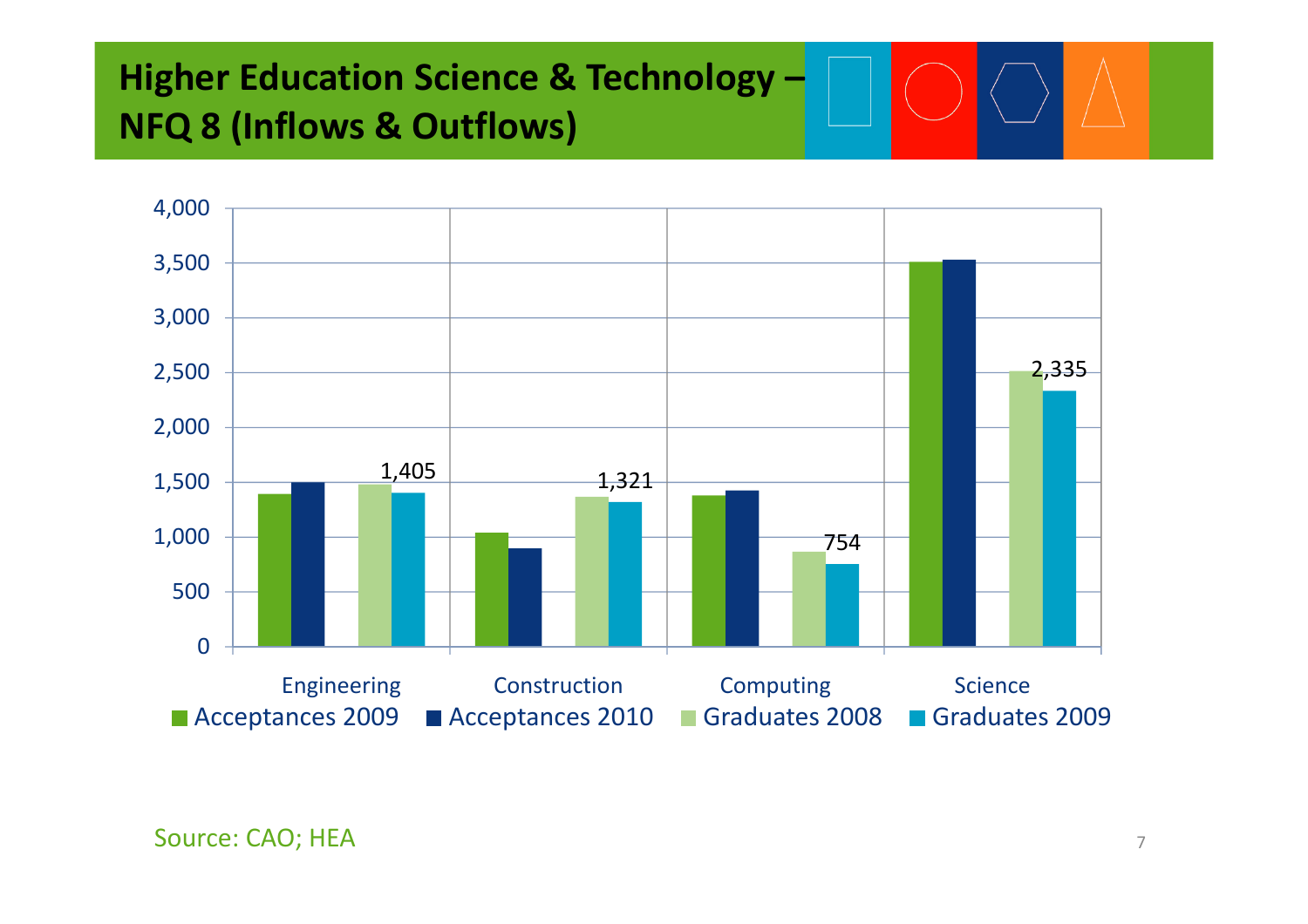## **Higher Education Science & Technology – NFQ 9/10**



Source: HEA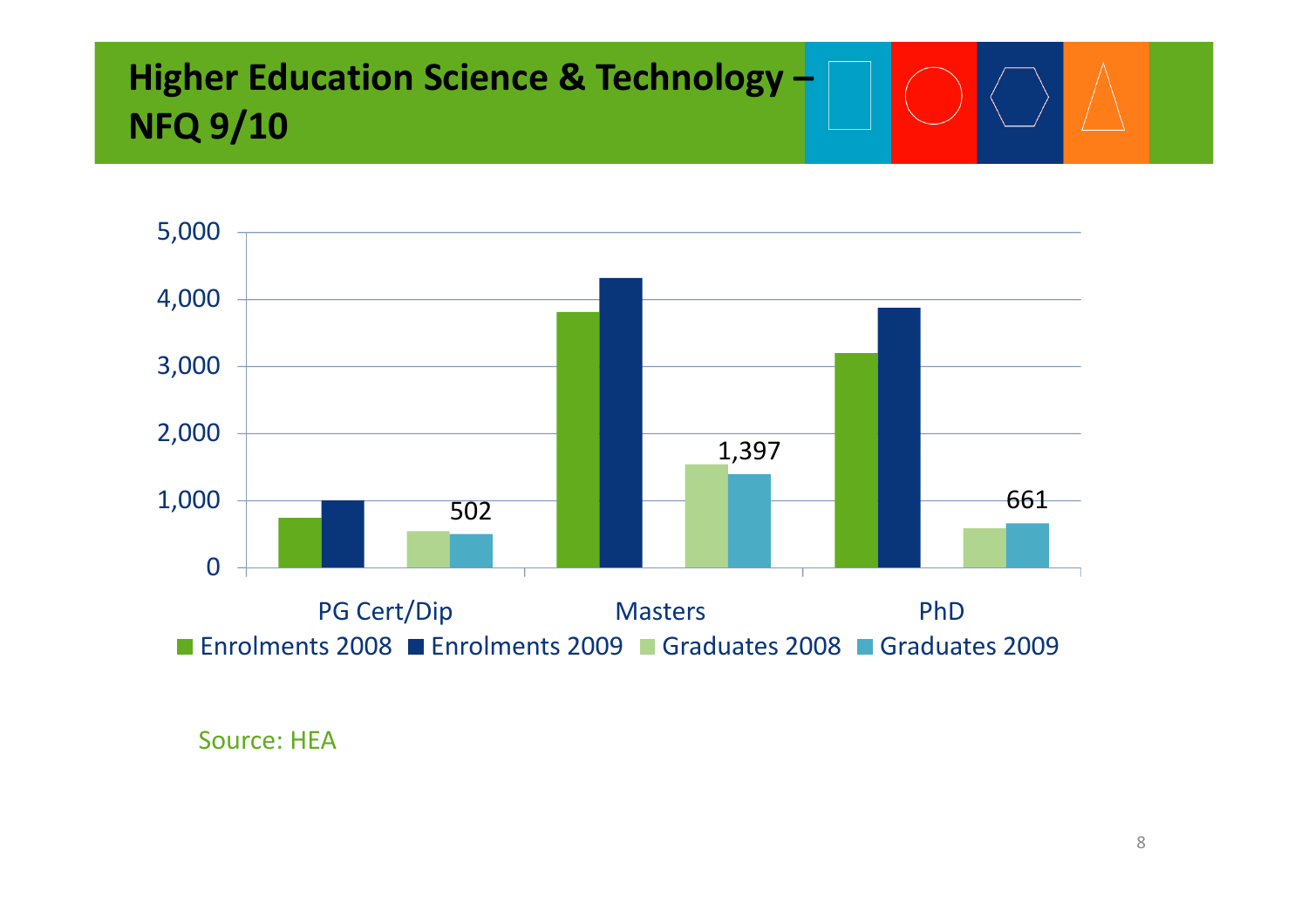## **Economic Status of Recent (25‐34) Graduates, Q4 2010**



#### 217,800 level 8+ graduates aged 25‐34 (Q4 2010)

|                                          |     | At Work Unemployed | <b>Student</b> | <b>Other</b> | <b>Total</b> |
|------------------------------------------|-----|--------------------|----------------|--------------|--------------|
| 3 <sup>rd</sup><br>level degree or above | 85% | 7%                 | 5%             | 3%           | 100%         |
| 3rd level non-degree                     | 77% | 10%                | 4%             | 9%           | 100%         |
| <b>Leaving Cert/FET</b>                  | 65% | 18%                | 5%             | 13%          | 100%         |
| <b>Lower Secondary</b>                   | 37% | 31%                | 2%             | 30%          | 100%         |
|                                          |     |                    |                |              |              |
| <b>Total</b>                             | 69% | 15%                | 4%             | 12%          | 100%         |

Source: FÁS (SLMRU) analysis of CSO (QNHS) data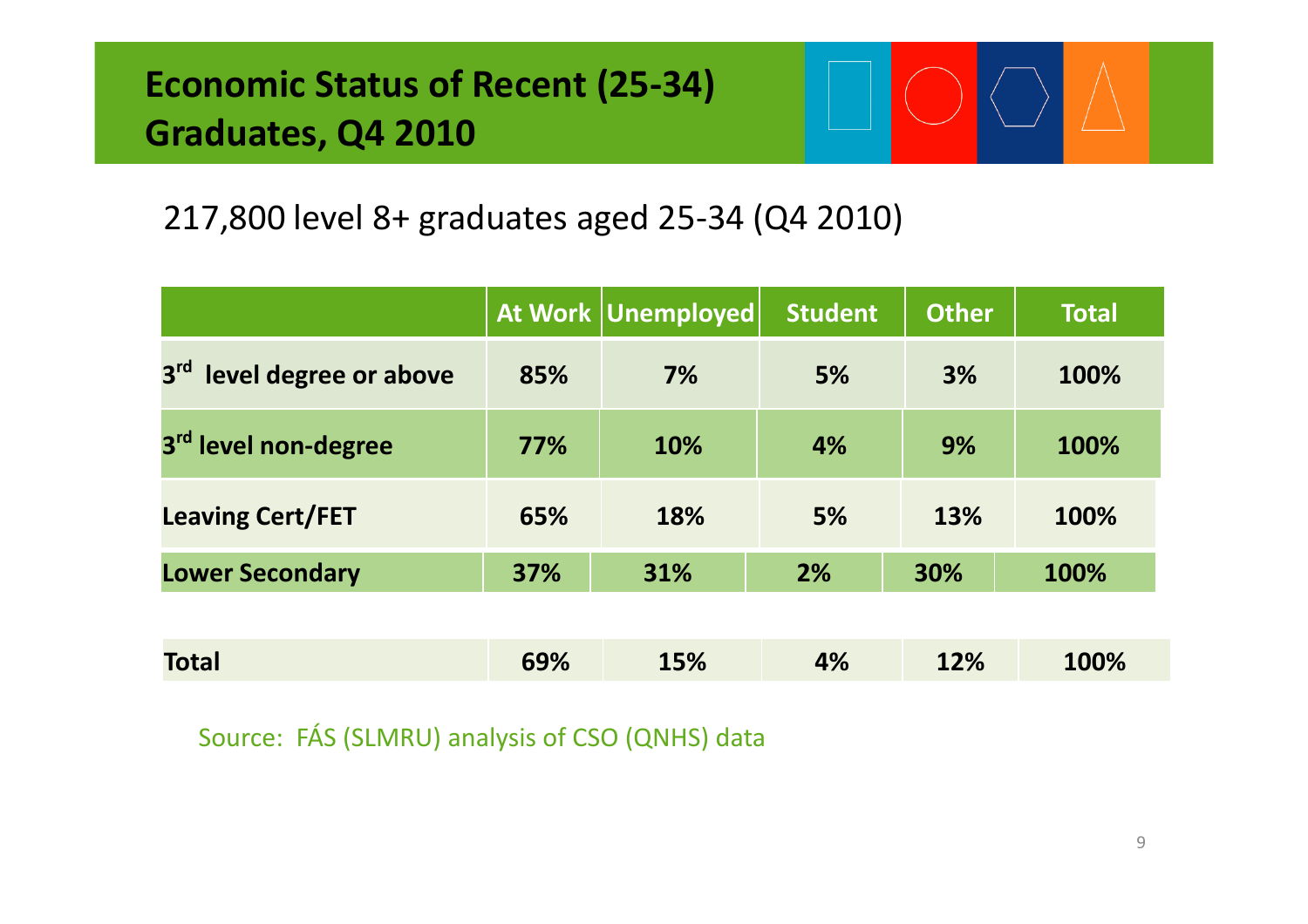# **Recent Graduates (NFQ 8‐10) aged 25‐34**

# **Field of learning:**

- $\mathbb{R}^2$ **Education graduates most likely to be at work (92%)**
- $\mathbb{R}^3$ **Services and engineering (including construction)** graduates most likely to be unemployed (11% each)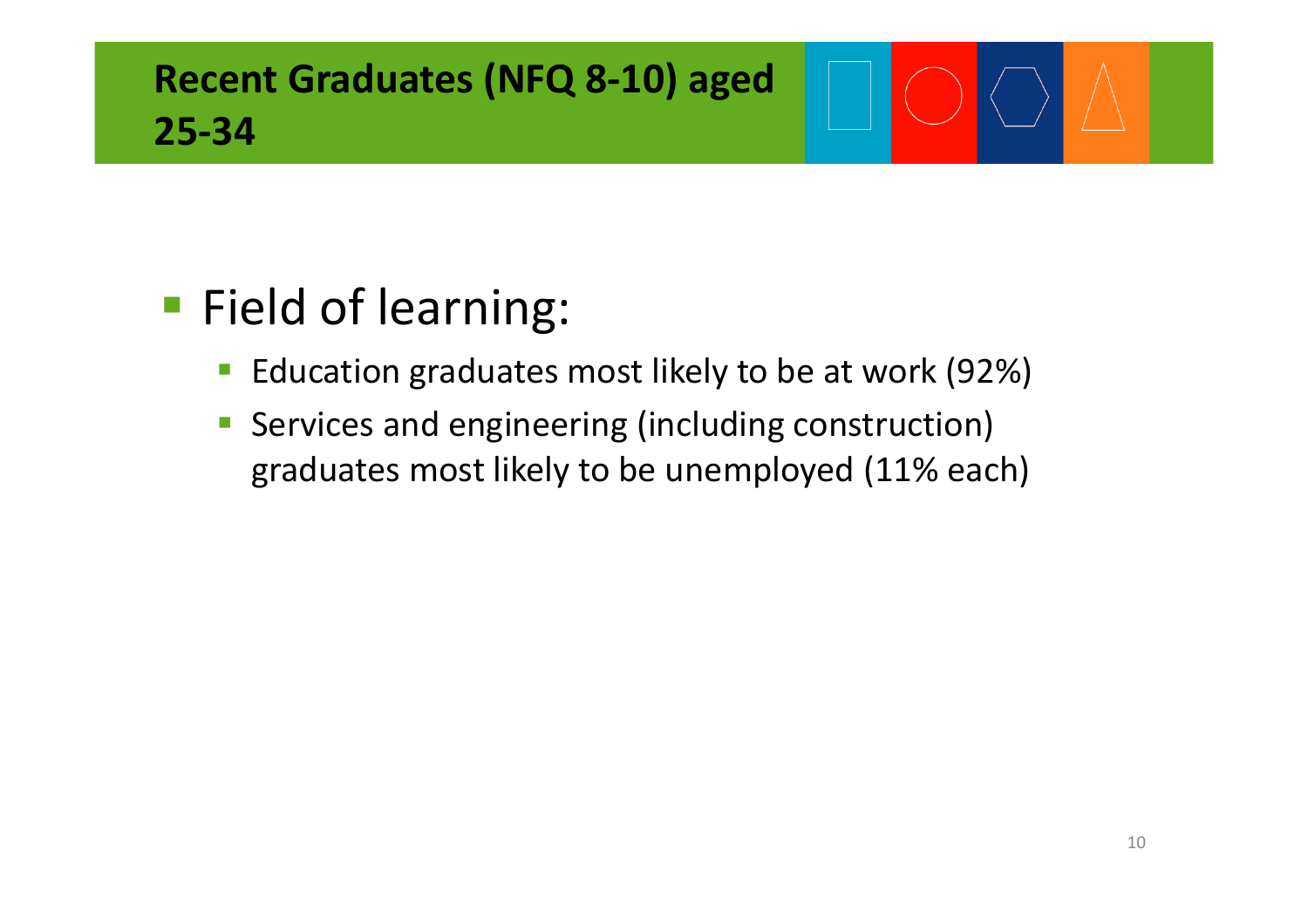- **An estimate of the extent to which the adult** population had recently engaged in lifelong learning
- Quarterly National Household Survey:
- People who
	- stated they had engaged in **formal** education and training in the four weeks prior to the survey
	- were aged 25 years and over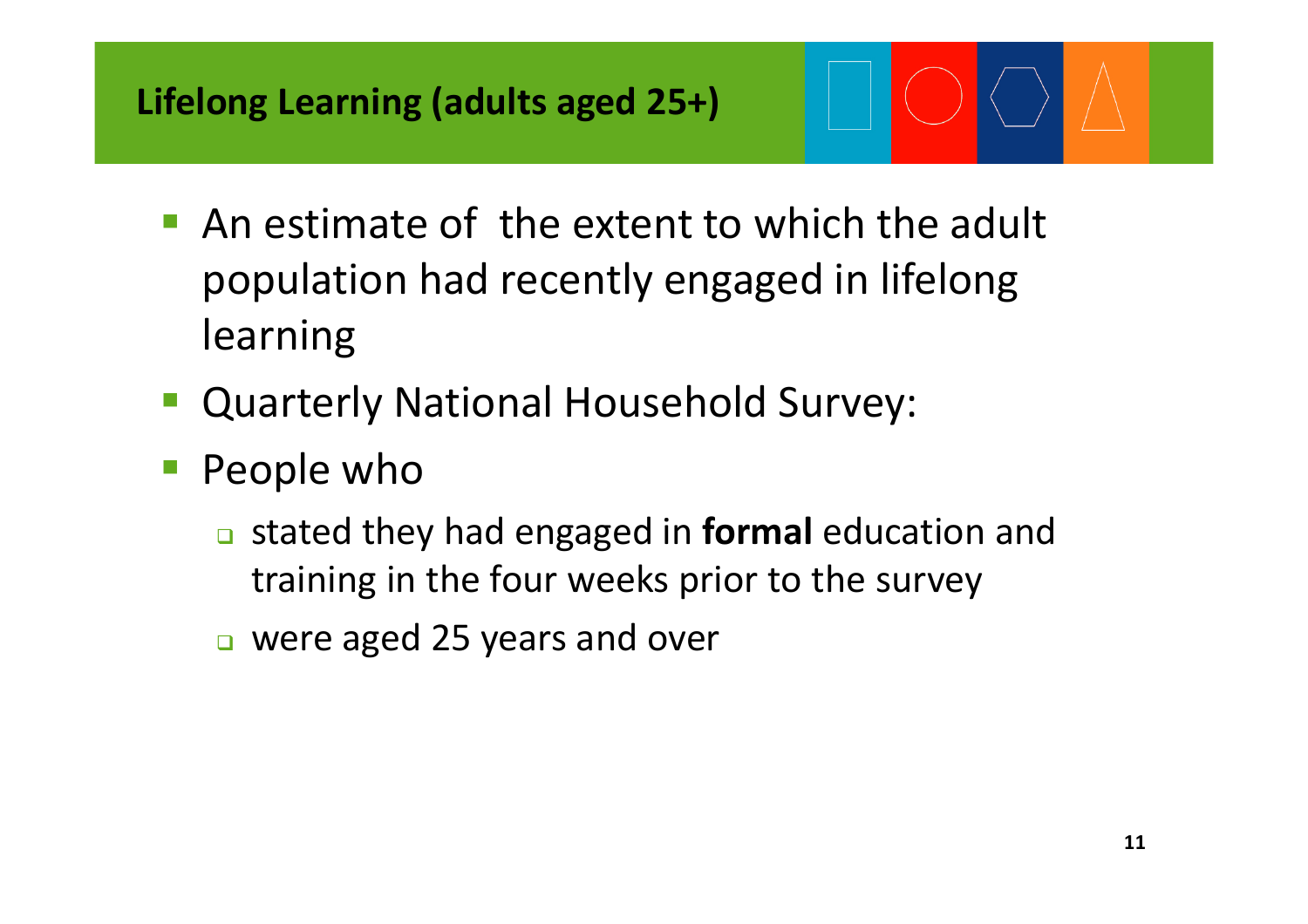## **Lifelong Learning (adults aged 25+), Quarter 4 2010**

- Approximately 111,000 lifelong learning (LLL) participants
- $\mathcal{O}^{\mathcal{A}}$ 40% increase compared to q4 2005 (or +32,000 learners)
- $\mathcal{L}_{\mathcal{A}}$ ■ 4.5% of the adult population engaged in LLL (up from 3.6% in q4 2005)
- Further analysis covers LLL participation by
	- gender
	- age
	- **Education**
	- labour market status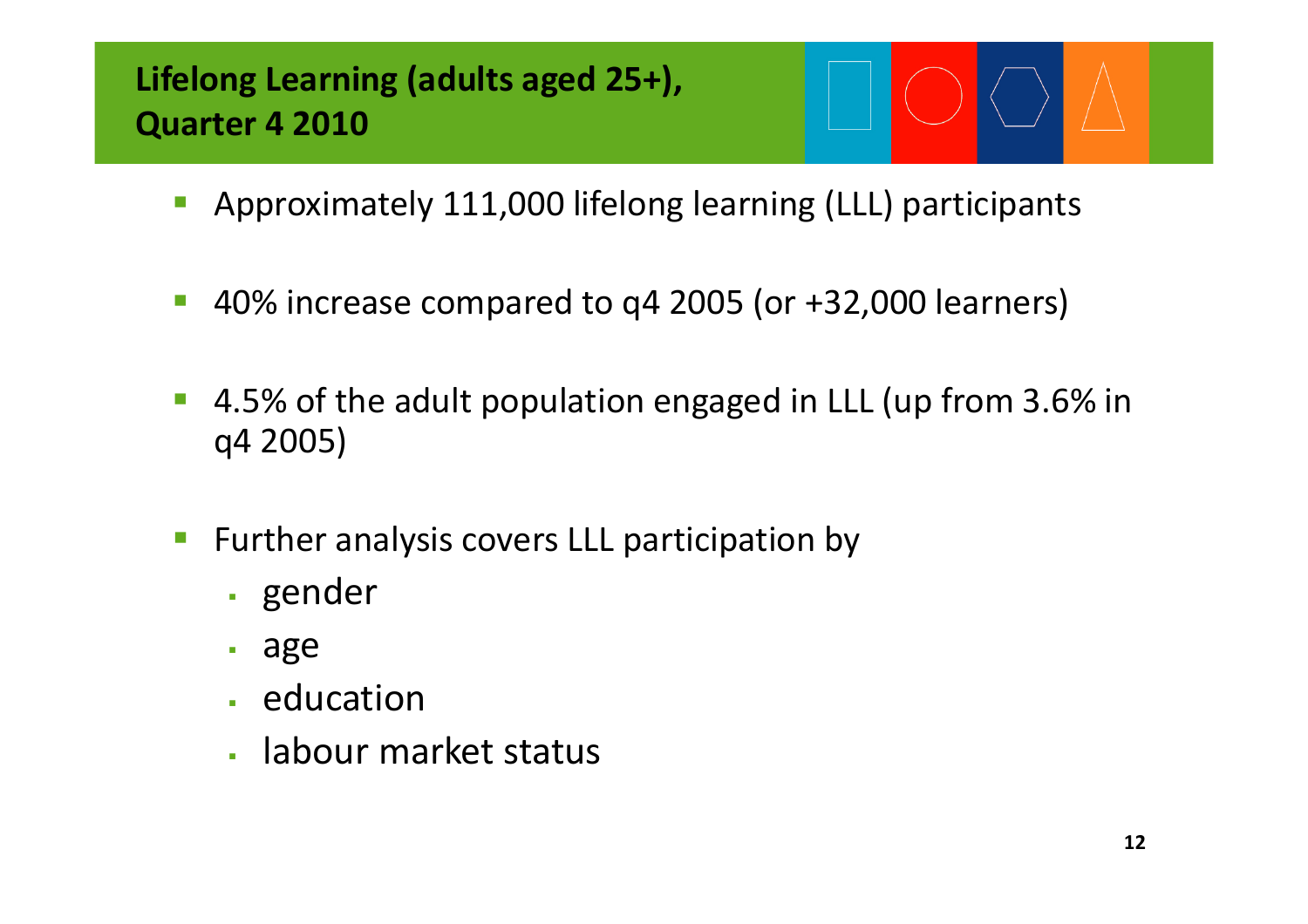13

### **LLL Participants (25+) Quarter 4 2010 by Economic Status**



#### Source: FÁS (SLMRU) analysis of CSO (QNHS) data